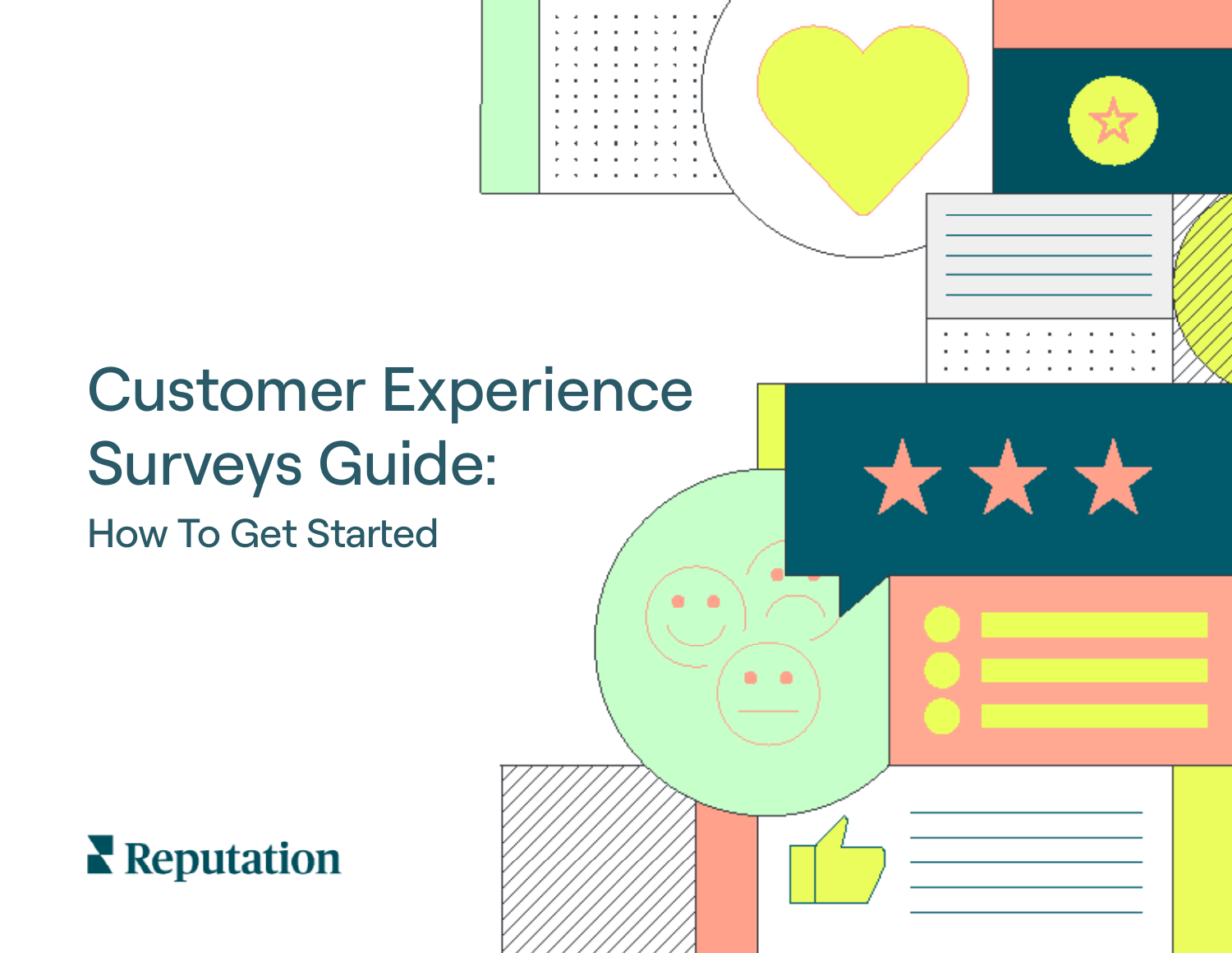# What we'll cover

Data from customer satisfaction surveys provides candid customer feedback on how your business is doing as a whole. This information also lets you get ahead of potential brand backlash, because it reveals problem areas that could result in negative reviews or, worse, a damaged reputation. Surveys are incredibly valuable to businesses in any industry. Here are some tips for getting started with your first customer survey.



When to Deploy Customer Experience Surveys

6 Different Customer Surveys and When to Use Them **04**

**05**

Customer Experience Surveys Guide Surveys Guide Started Reputation in the Customer Surveys Guide Started Reputation In the Customer Surveys Guideline Started Reputation In the Customer Surveys Guideline Started Reputation

How to Build Customer Surveys That Yield Actionable Feedback

**07**

How to Operationalize Customer Feedback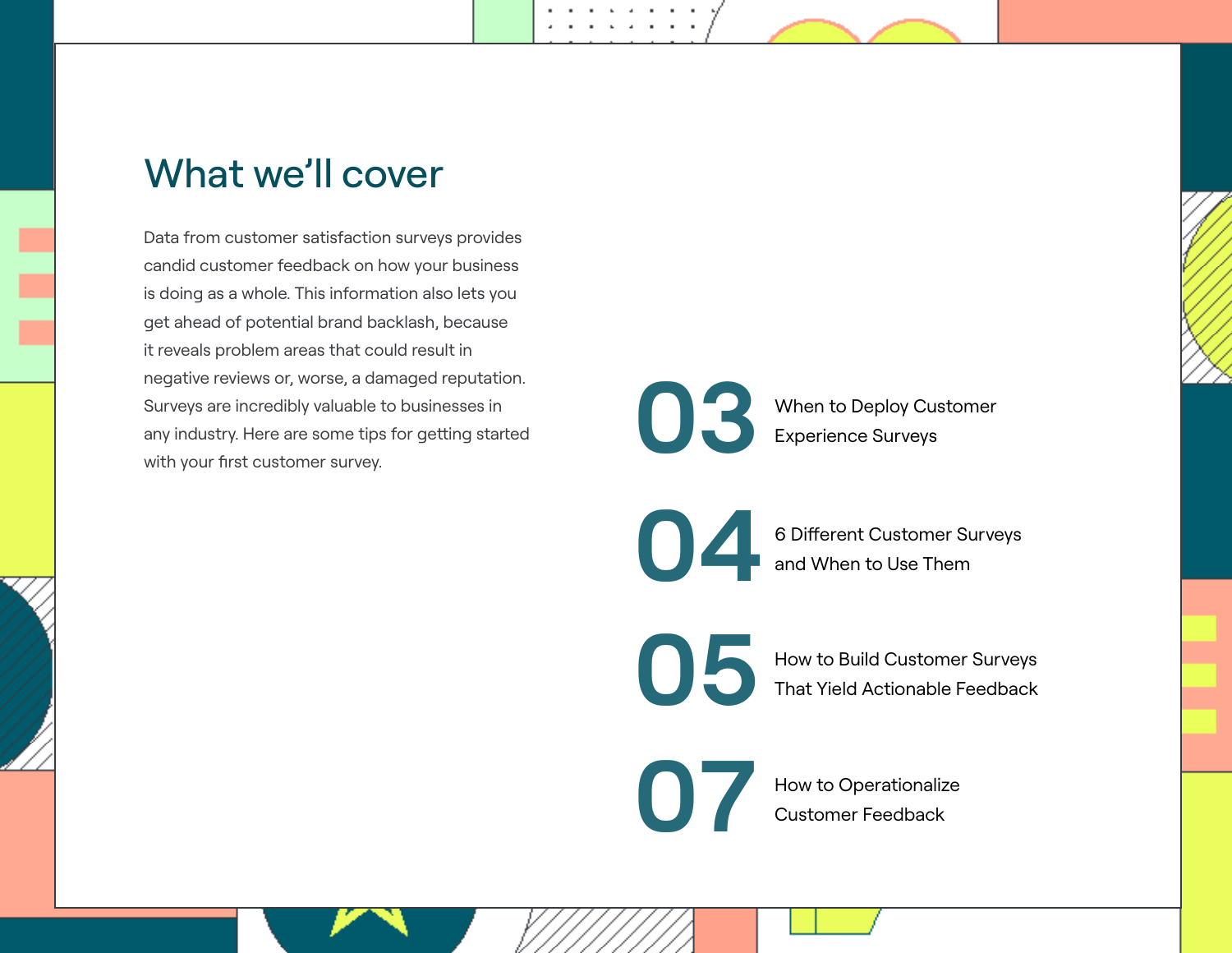

# When to Deploy Customer Experience **Surveys**

Hi, Thanks for visiting our store today. Can you take a minute to tell us about your experience? **Reply "YES" to continue.**

- **1. Collect feedback immediately or soon after customers have completed a purchase or used your services.** You'll be fresher in your customers' minds the earlier you reach out to them. That way, you can receive more thorough feedback that can be operationalized to make notable changes to your product or services.
- **2. Have your customer support team send your requests by email in the morning.** Our research shows you can see a 5% gain in response rates by timing messages right. You might even see a boost in your conversion rate as well. This can be vital for getting actionable insights to take back to your team.
- **3. Send your email review requests in the middle of the week.** Your response rate could increase by as much as 10% with this tactic, as it's been proven to be the best time to send request emails.

# **↑5%**

If you send your review request **in the morning** you can see a 5% gain in response rates!

# **↑10%**

Your response rate could increase by as much as 10% with this tactic, as it's been proven to be the best time to send review request emails.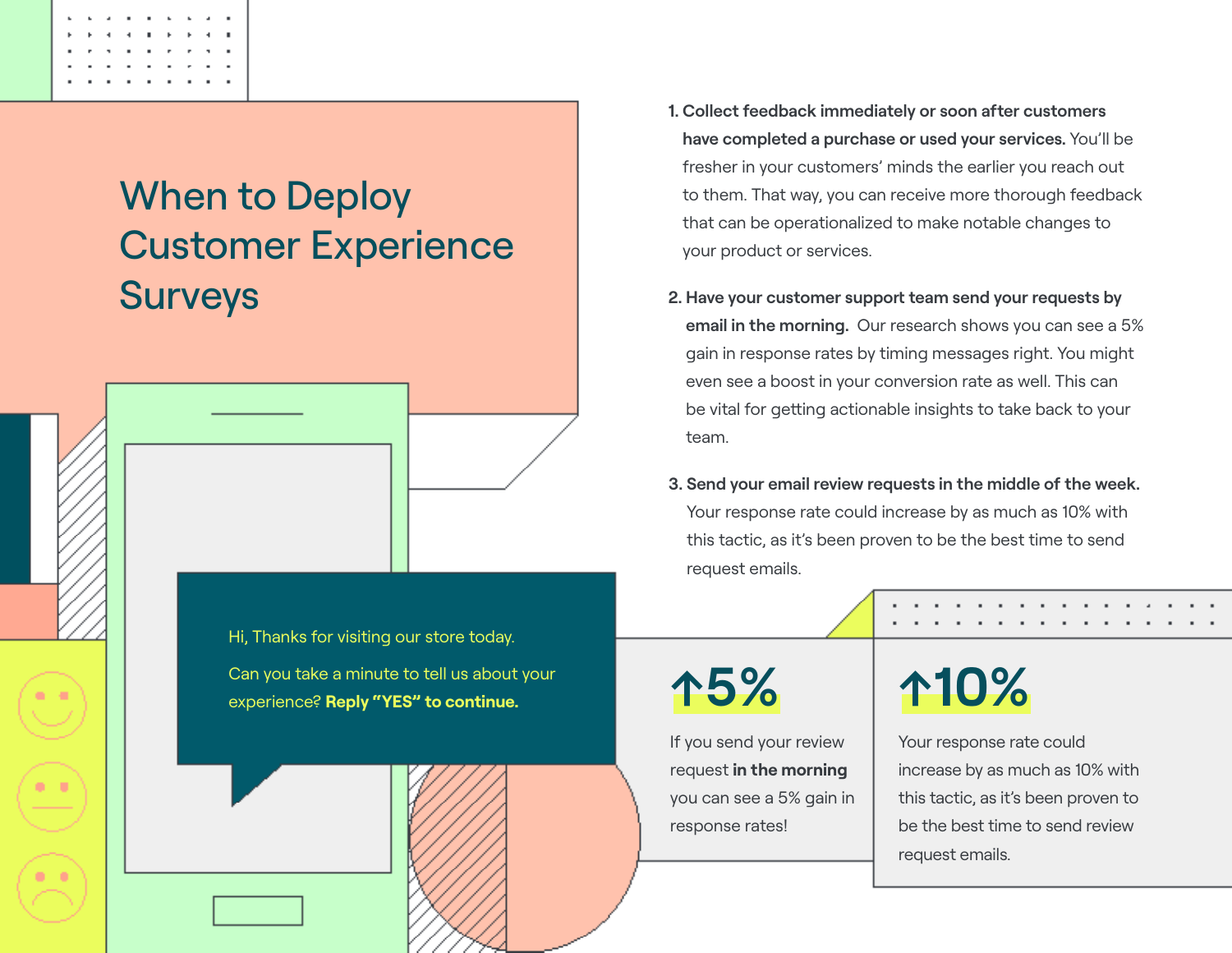

# 6 Different Customer Surveys and When to Use Them

| If your company puts on events, leverage these<br>surveys to learn more about the experience and<br>plan better for the next one.                                                  |
|------------------------------------------------------------------------------------------------------------------------------------------------------------------------------------|
| <b>5. Net Promoter Score</b><br>This is a simple one-question survey that asks<br>your customers "On a scale of 1 to 10, how likely<br>are you to recommend our brand to someone?" |
| <b>6. Segmentation Surveys</b><br>These surveys help you ensure your team is<br>focusing marketing efforts on the right segment<br>of the population.                              |
| Reputation $\vert$ 4                                                                                                                                                               |

#### **1. Customer Satisfaction Surveys**

Find out what customers think about your products or services.

#### **2. Market Research Surveys**

Learn how and where your products are being purchased so you can gauge your competitive position within your industry.

#### **3. Brand Awareness Surveys**

Use these surveys to figure out where customers purchase your products.

#### **4. Event Evaluation Surveys**

#### **5. Net Promoter Score**

#### **6. Segmentation Surveys**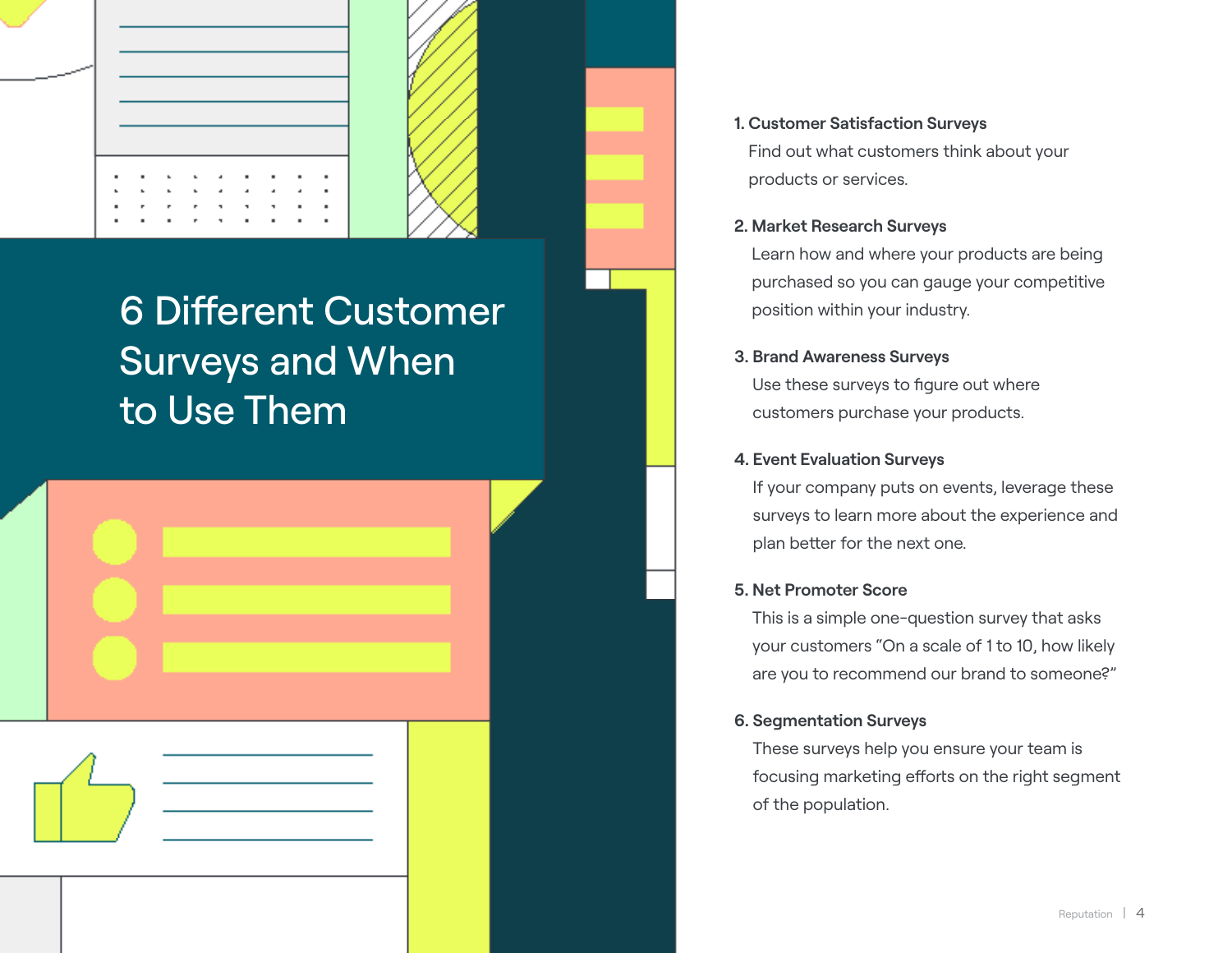# How to Build Customer Surveys That Yield Actionable Feedback

## **Lay the Groundwork**

Before you build the survey, lay the groundwork. Your design must fit into your overall strategy. Ask yourself the following questions:

- What do we want to achieve?
- What information do we want to get out of the survey?
- How will we use that data?
- What follow-up actions will be triggered by survey responses?
- Who is responsible for interpreting data?
- Who is tasked with follow-up steps?

# **Get Executive Alignment – What Do You Want to Learn?**

Before you write a single question, get your executives to agree on the business problems they want to solve with the survey. Prioritize the issues and, if possible, develop separate surveys to cover each topic.

Be aware that you can't cover every aspect of the customer journey in a single survey. If you ask your customers too many questions, you could lose their attention and they'll abandon the survey. Too many questions could affect the clarity of the responses you receive.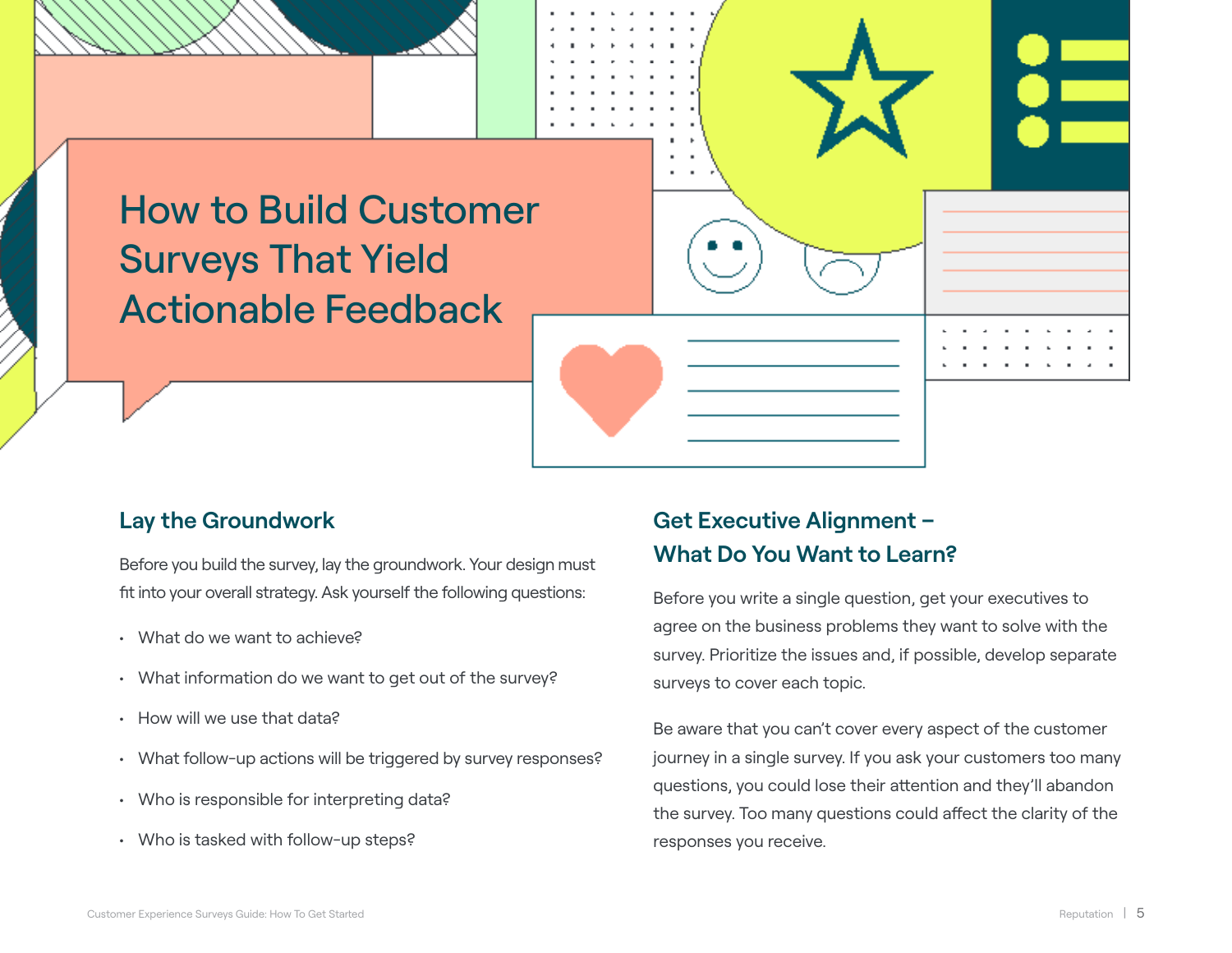## **Keep Your Surveys Short**

To ensure a maximum completion rate, limit your survey to about 10 questions that take less than 10 minutes to answer. Anything longer and your respondents will drop off or hurry through the survey to complete it and your results will be inconclusive.

Make sure each question is easy to understand and only asks one thing. For instance, a question such as "Did you like our service and would you use it again?" are actually two questions that may not have the same response.

## **Include Open-ended and Closed-ended Questions**

Open-ended questions are designed to elicit an opinion that is written in the respondents' own words. Closed-ended questions have preselected response options presented in a multiple-choice format and are designed to provide measurable data. Start the survey with open-ended questions so that the responses aren't influenced by the closed-ended questions you ask later.

## **Use Pathing to Dig Deeper into Feedback**

Using a series of questions can help you dive deeper into a topic you want more feedback on as a basis to improve operations and service delivery. This is called "pathing."

### **Best Practices for Creating Survey Questions**

- Questions need to be aligned with your survey's ultimate goal but be careful of falling into the trap of leading questions.
- Avoid the impulse to ask multiple sub-questions in a single question.
- Use simple language in your questions and don't jump between topics.
- Provide a scale or range of sentiment associated with the question response.

# **Contract A**

To initiate pathing, ask a question such as, "How was your overall experience with the amenities in the waiting area?" that also lets respondents submit a star rating. If they select one to three stars they'll receive additional questions that delve into why the amenities did not fit their needs.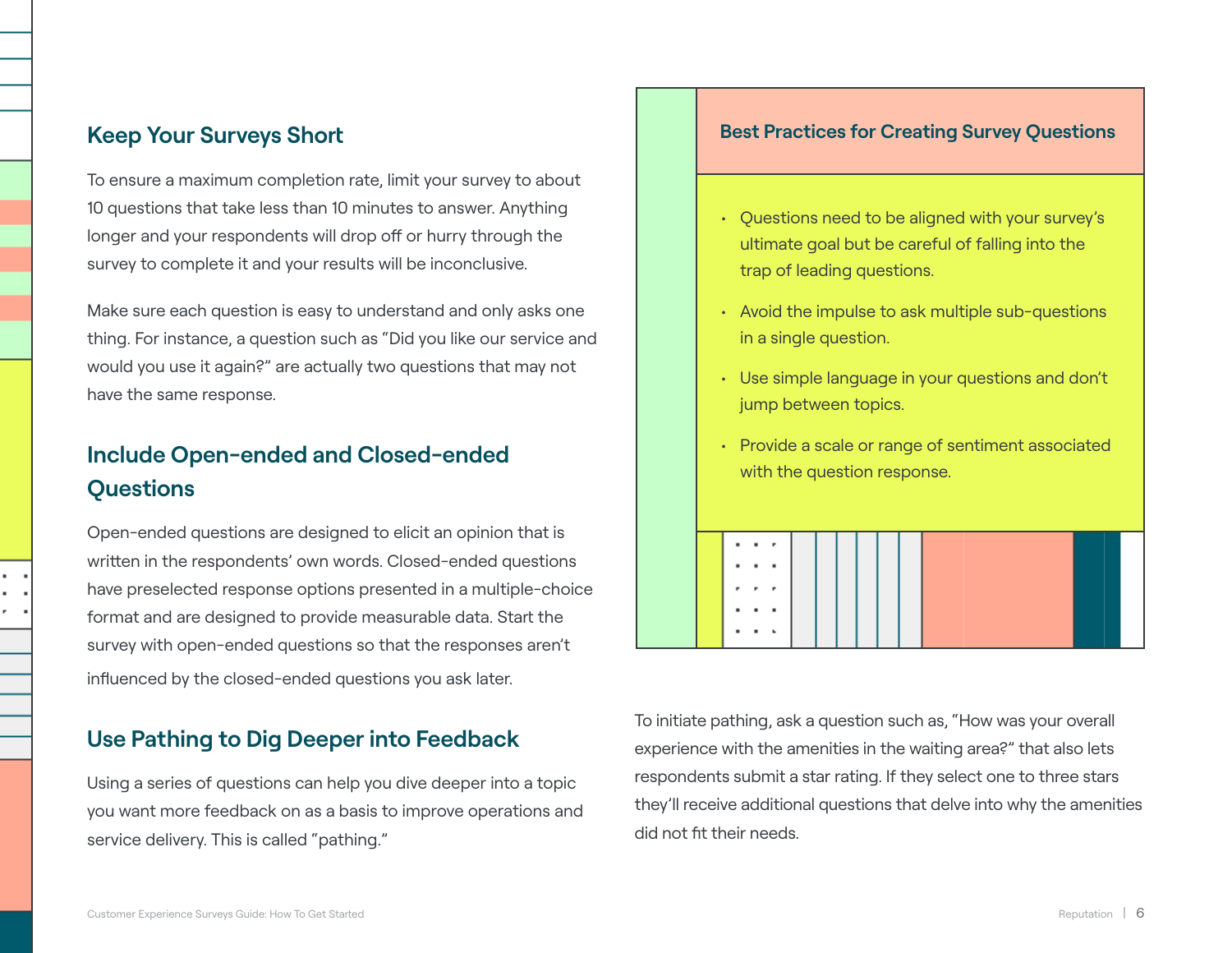## **Meet Customers Where They Are**

American adults spend more than three hours a day on their mobile devices. If you ensure your surveys render well on small screens, you'll achieve higher response rates. Nearly 75 percent of survey respondents are more likely to complete a survey on a mobile device rather than a desktop computer, according to a Greenbook report.

## **Define Success**

Set up success parameters, but make sure you're flexible. Consider a slow rollout, but be ready to pivot. A survey is a living document, so be ready to change depending on the quality and quantity of data.

# How to Operationalize Customer Feedback

There's not much point in deploying customer satisfaction surveys if you don't plan to act on the results. If your business has multiple locations, you can automatically send survey results to the proper representative at the location for which the survey was completed. When every location uses analytics, they can all learn exactly what they need to do, to optimize the customer experience.

Customer satisfaction surveys are remarkably powerful tools for improving your online reputation, but you have to know what to ask, how to ask it and what to do with the results. When you commit to doing these things, you can improve the customer experience further, strengthen customer loyalty, and, ultimately, have a healthier bottom line.

Reputation can help your business with all of these tips. Our platform offers solutions such as automation, templates, and workflows that can help you develop and deploy surveys and leverage the feedback to improve business operations.

# **[Start using Reputation Surveys](http://reputation.com/demo-request/)**